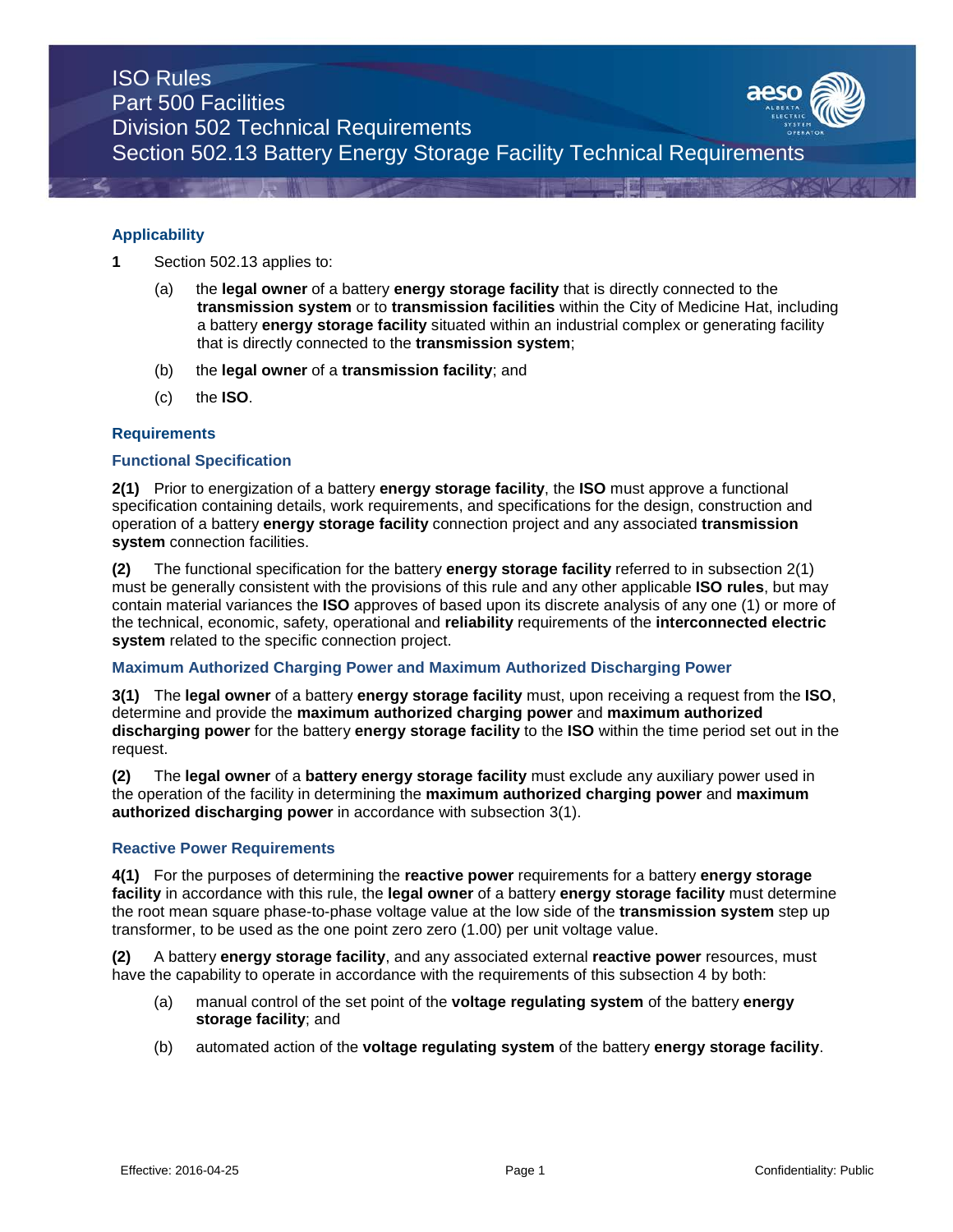**(3)** Subject to the exception in subsection 4(4), the **reactive power** capability of the battery **energy storage facility** must be in compliance with the following minimum requirements:

- (a) zero point nine (0.9) **power factor**, over-excited; and
- (b) zero point nine five (0.95) **power factor**, under-excited;

based on the **maximum authorized charging power** and **maximum authorized discharging power** of the battery **energy storage facility** over the entire **real power** operating range, as illustrated in Appendix 1.

**(4)** Notwithstanding subsection 4(3), if a battery **energy storage facility** has a common **point of connection** with a generating asset, the **reactive power** resources required to meet the **reactive power**  capability set out in subsection 4(3) may be shared if:

- (a) the **reactive power** resources are designed to be in service at all times for any operating combination of the battery **energy storage facility** and the generating asset; and
- (b) the **reactive power** resources are sufficient to meet the requirements of subsection 4(3) based on the greater of:
	- (i) the **maximum authorized real power** of the generating asset;
	- (ii) the **maximum authorized charging power** of the battery **energy storage facility**;
	- (iii) the **maximum authorized discharging power** of the battery **energy storage facility**; or
	- (iv) the sum of the **maximum authorized real power** of the generating asset and the **maximum authorized charging power** for facilities designed to be operated concurrently.

**(5)** A battery **energy storage facility** must not be designed with limiters set to reduce the **reactive power** capability set out in subsections 4(3) and 4(4).

#### **Voltage Ride-Through Requirements**

**5(1)** This subsection 5 applies to the **legal owner** of a battery **energy storage facility** that has a range greater than 5 MW between its **maximum authorized charging power** and its **maximum authorized discharging power**.

**(2)** For the purposes of determining the voltage ride-through requirements of this rule, the **legal owner**  of a battery **energy storage facility** must determine the root mean square phase-to-phase voltage value at the high voltage side of the **transmission system** step-up transformer, to be used as the one point zero zero (1.00) per unit voltage value.

**(3)** The **legal owner** of a battery **energy storage facility** must ensure that the battery **energy storage facility** is designed to meet all of the following voltage ride-through requirements:

- (a) continuous operation between zero point nine zero (0.90) and one point one zero (1.10) per unit of the voltage value determined under subsection 5(2);
- (b) not tripping or going off-line during, or as a result of, a voltage dip or post-transient voltage deviation resulting from a **disturbance** on the **transmission system**, on any phase or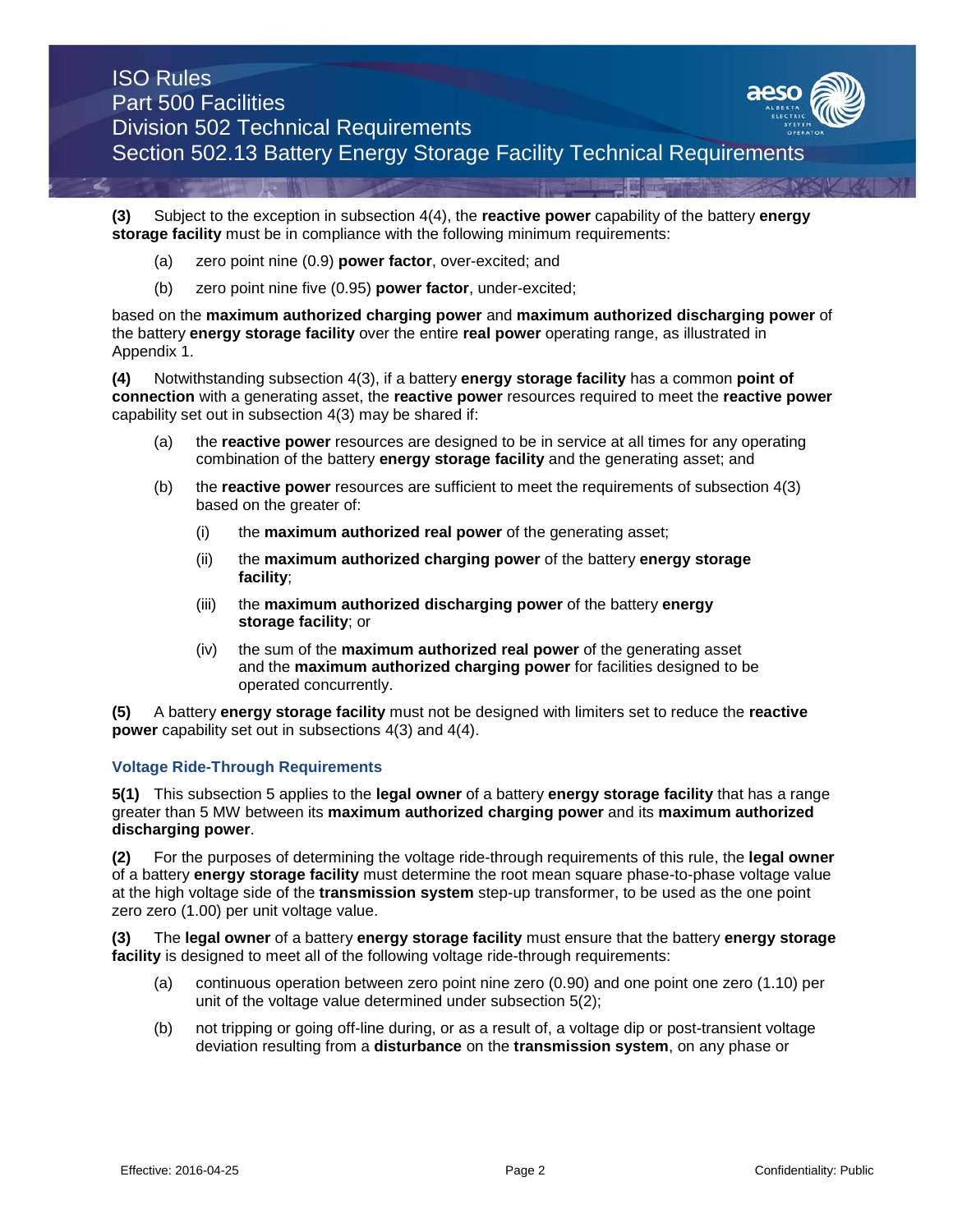

combination of phases at or beyond the **point of connection**, in accordance with the timing requirements of Appendix 2; and

(c) the amount of time that the voltage of the battery **energy storage facility** remains at zero point zero (0.0) per unit must be at least the **normal clearing** time for a three (3) phase fault at the specific location where the battery **energy storage facility** is connected to the **transmission system**.

**(4)** Notwithstanding any other provision of this subsection 5, a battery **energy storage facility** is not required to ride-through a **transmission system** fault that:

- (a) causes a forced outage of a radial transmission line connecting the battery **energy storage facility** to the **transmission system**;
- (b) occurs on the battery **energy storage facility** side of the **point of connection**, including the low voltage network and the substation; or
- (c) results in the activation of a transfer trip or anti-islanding protection scheme at the battery **energy storage facility** which causes the battery **energy storage facility** to be disconnected from the **transmission system**.

#### **Voltage regulating system**

**6(1)** A battery **energy storage facility** must have a continuously variable, continuously acting, closed loop, centralized **voltage regulating system** that:

- (a) compares a measured voltage to a set point;
- (b) controls the dynamic **reactive power** resources needed to meet the requirements of this rule;
- (c) is designed to be continuously in service and controlling while the battery **energy storage facility** is connected to the **transmission system**;
- (d) is capable of operating in a voltage set point control mode, to the exclusion of any other modes;
- (e) is capable of manual set point adjustments to a value between zero point nine five (0.95) per unit and one point zero five (1.05) per unit of the operating voltage value determined under subsection 4(1);
- (f) is able to achieve, under non-**disturbance** conditions, a steady state voltage regulation of plus or minus 0.5% of the voltage set point at the point of control which is at the low side of the **transmission system** step up transformer of the battery **energy storage facility**; and
- (g) is calibrated such that a change in **reactive power** will achieve 95% of its final value within,
	- (i) no sooner than zero point one (0.1) seconds; and
	- (ii) no later than one (1) second

following a step change in voltage.

**(2)** A battery **energy storage facility** must be designed so that when the **voltage regulating system** requires the switching of a shunt reactive device, the switching operation must be delayed by ten (10) seconds.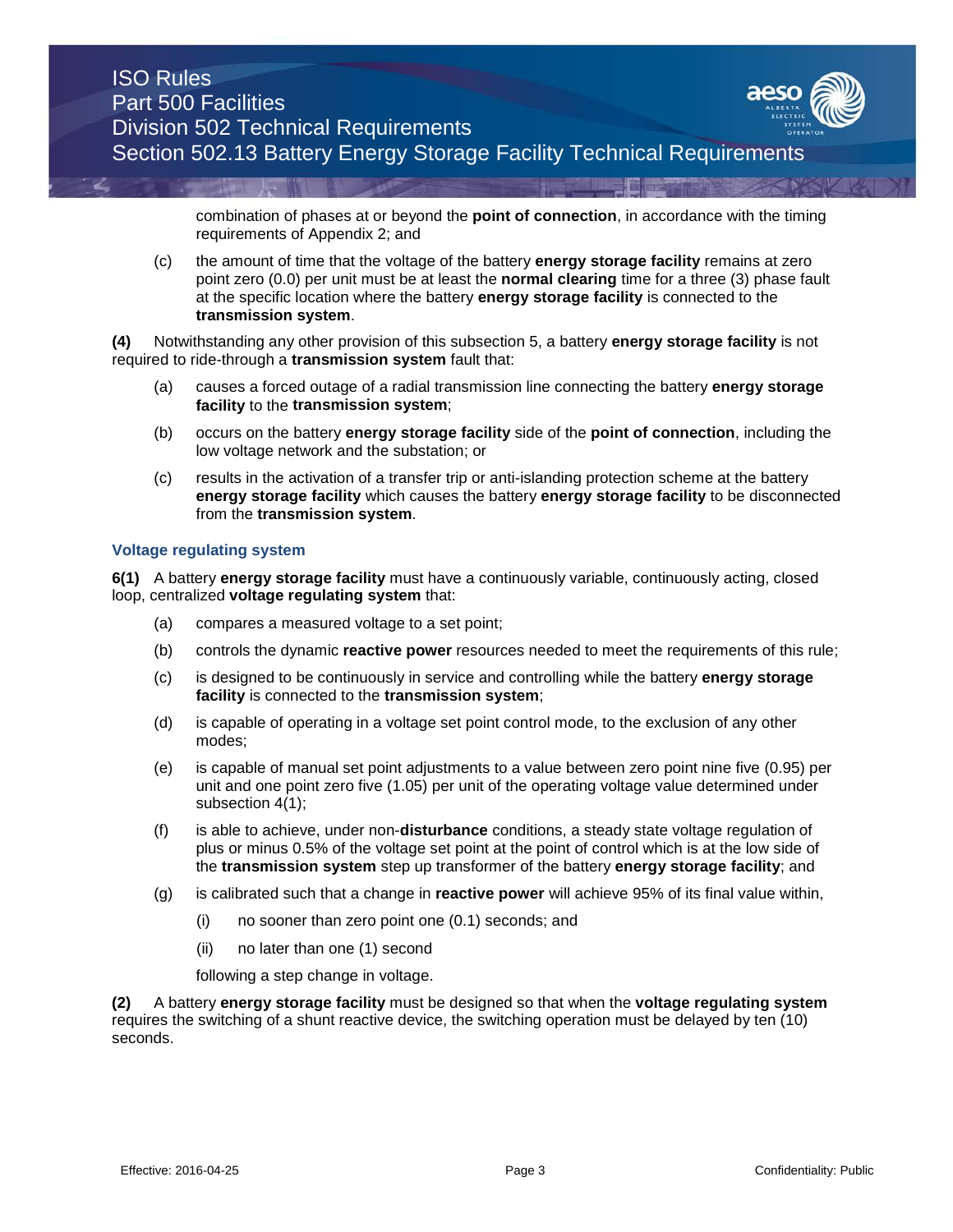**(3)** A battery **energy storage facility** must be designed so that the point of control for the **voltage regulating system** is not at the high voltage side of the **transmission system** step-up transformer.

**(4)** A battery **energy storage facility** must be designed so that, if the **voltage regulating system** of two (2) or more battery **energy storage facilities** have a common measurement point, then there must be reactive current compensation in each **voltage regulating system**.

#### **Governor System Requirements**

**7(1)** A battery **energy storage facility** must have a continuously acting **governor system**, which must be designed:

- (a) to be continuously in service, free to respond to frequency changes and controlling the response to frequency changes while the battery **energy storage facility** is connected to the **transmission system**;
- (b) with a droop setting equal to or greater than 3% but less than or equal to 5%, which droopsetting must be based on the difference between the **maximum authorized charging power** and **maximum authorized discharging power**;
- (c) with a deadband, intentional plus unintentional, not exceeding plus or minus 0.036 Hz;
- (d) with the capability of manual setpoint adjustments within a range of 59.4 Hz and 60.6 Hz; and
- (e) at a rate of 5.0% of the difference between the **maximum authorized charging power** and the **maximum authorized discharging power** per second.

**(2)** A battery **energy storage facility** must be designed not to trip for under-frequency and overfrequency deviations for the minimum time frames as set out in Appendix 3.

#### **Ramp Rate Limitations**

**8(1)** Not withstanding subsection 7(1)(e), a battery **energy storage facility** must be equipped with **ramp rate** limiting controls that are capable of limiting the ramp up or down of the **real power** of the battery **energy storage facility** for the purpose of responding to dispatches or directives.

**(2)** A battery **energy storage facility** must be designed such that the default settings for the **ramp rate**  limiting controls referred to in subsection 8(1) are set at 10% of the difference between the **maximum authorized charging power** and **maximum authorized discharging power**.

**(3)** Notwithstanding subsection 8(2), a battery **energy storage facility** may participate in an **ancillary service** at the **ramp rate** defined by the technical requirements for that **ancillary service**.

#### **Power System Stabilizer**

**9(1)** The **ISO** may, by written notice, require the **legal owner** of a battery **energy storage facility** to use a power system stabilizer for the battery **energy storage facility** that is specified by **WECC**.

**(2)** Upon receipt of the written notice described in subsection 9(1), the legal owner of a battery **energy storage facility** must install and enable a power system stabilizer, as specified by **WECC**.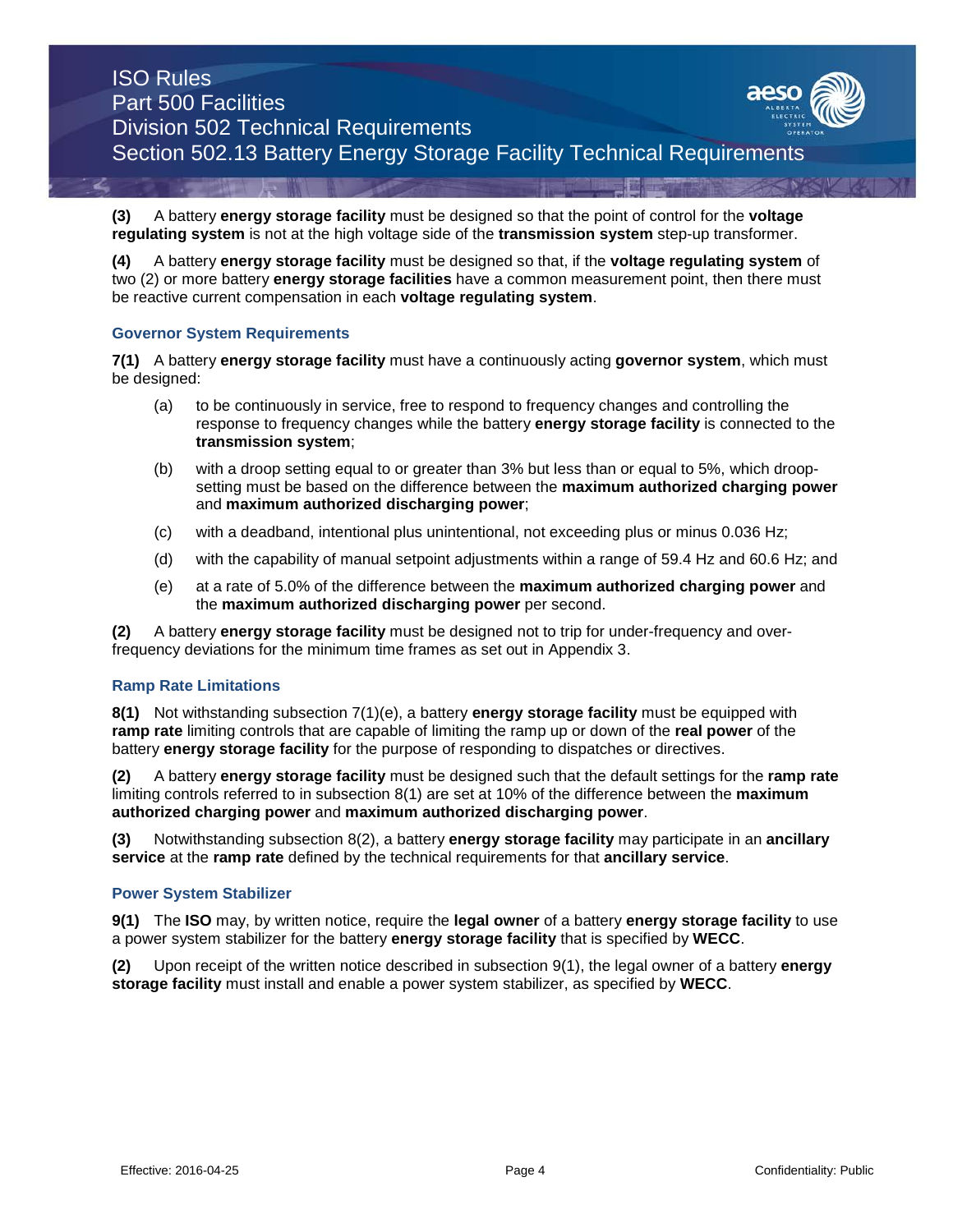

#### **Transmission System Step-Up Transformer**

**10(1)** The **legal owner** of a battery **energy storage facility** must ensure that the capability of the **transmission system** step-up transformer for the battery **energy storage facility** is such that the **real power** and **reactive power** requirements specified in this rule are fully available throughout the continuous operating voltage range for the battery **energy storage facility**.

**(2)** The legal owner of a battery **energy storage facility** must, in determining the capability of the **transmission system** step-up transformer under subsection 10(1), consider the following:

- (a) the thermal capability of:
	- (i) bushings;
	- (ii) windings; and
	- (iii) the tap changer;
- (b) the voltage ratio;
- (c) the tap changer type;
- (d) the tap changer range; and
- (e) any other components that may limit the thermal capability of the **transmission system** stepup transformer.

**(3)** To meet the requirements of subsection 10(1), the **legal owner** of a battery **energy storage facility** may subtract the amount of auxiliary load in **apparent power** from the **apparent power** capability of the battery **energy storage facility** at the greater of the **maximum authorized charging power** or the **maximum authorized discharging power**, but only if any of that auxiliary system load is connected between the battery **energy storage facility** converter and the low side of the **transmission system**  step-up transformer.

**(4)** The **legal owner** of a battery **energy storage facility** must ensure that the **transmission system**  step-up transformer winding connections for the battery **energy storage facility** provide for:

- (a) a favourable circuit to block the transmission of harmonic currents;
- (b) isolation of **transmission system** and low voltage side ground fault current contributions;
- (c) an effectively grounded wye connection on the high voltage side of the transformer;
- (d) on-load or off-load tap changers with a minimum capability of plus or minus 5%voltage range in 2.5% increments*.*

#### **Auxiliary Systems**

**11(1)** When multiple battery **energy storage facilities** are at a common location, the auxiliary systems of each battery **energy storage facility** must be designed such that:

- (a) the failure of a single component will not result in the simultaneous tripping or shutdown of two (2) or more battery **energy storage facilities**; and
- (b) staggered shutdowns of each battery **energy storage facility** must be separated in time by more than ten (10) minutes.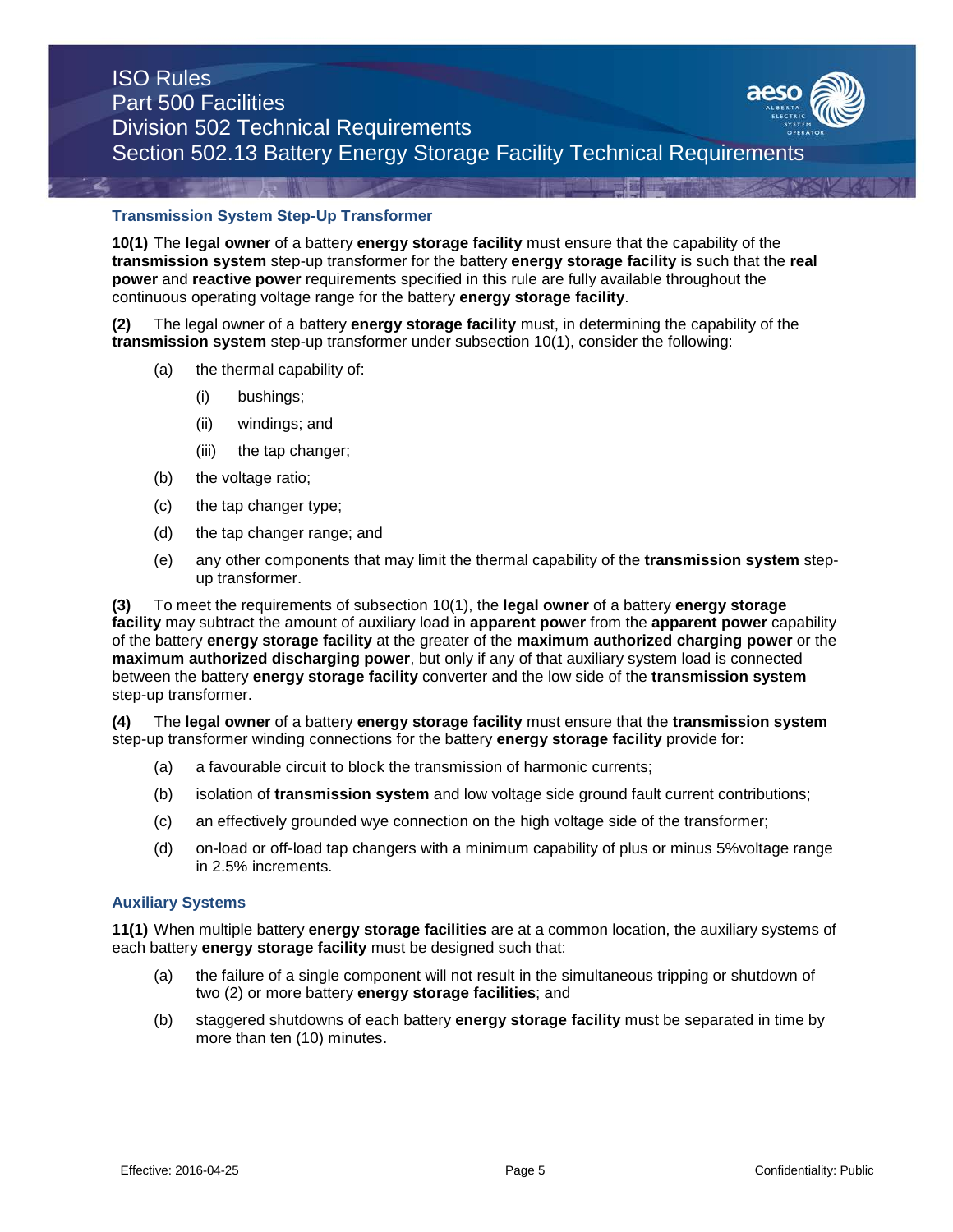**(2)** The auxiliary systems of each battery **energy storage facility** must be designed to take into account the voltage ride-through requirements, as specified subsection 5.

#### **Battery Energy Storage Facility Disconnection and Interrupting Devices**

**12(1)** The **legal owner** of a battery **energy storage facility** and the **legal owner** of the **transmission facility** to which the battery **energy storage facility** is connected must ensure that there are circuit breakers and controls that will electrically disconnect the battery **energy storage facility** from the **transmission system** at the **point of connection**.

**(2)** The **legal owner** of a battery **energy storage facility** and the **legal owner** of the **transmission facility** to which the battery **energy storage facility** is connected must ensure that the battery **energy storage facility** provides the functionality and remote control capabilities to enable the **operator** of the **transmission facility** to which the battery **energy storage facility** is connected to open or trip any connecting breaker.

**(3)** The **legal owner** of a battery **energy storage facility** and the **legal owner** of the **transmission facility** to which the battery **energy storage facility** is connected must not use fuses at 60 kV or higher to meet any of the requirements of this subsection 12.

#### **Isolation Devices**

**13(1)** The **legal owner** of a battery **energy storage facility** and the **legal owner** of the **transmission facility** to which the battery **energy storage facility** is connected must ensure that:

- (a) the battery **energy storage facility** has a minimum of one (1) isolation device with manual operating capability at a point of isolation; and
- (b) The isolation device(s) referred to in subsection 13(1)(a) must:
	- (i) permit visual verification of electrical isolation and must be capable of being locked open with two (2) or more locks;
	- (ii) be under the control of a single control authority as confirmed by a joint operating agreement between the **legal owner** of the battery **energy storage facility** and the **legal owner** of the **transmission facility**; and
	- (iii) permit the installation of temporary safety grounding so that either side of the isolation device can be safely maintained when the other side is energized.

#### **Power Quality**

**14(1)** A battery **energy storage facility** must be designed to meet the following power quality requirements at the **point of connection**:

- (a) the voltage must:
	- (i) be in compliance with the specifications set out in the version of the *International Electrotechnical Commission 61000-3-*7*, Electromagnetic compatibility (EMC) – Part 3-7: Limits - Assessment of emission limits for the connection of fluctuating installations to MV, HV and EHV power systems*  that is in effect as of the date the **ISO** first approves the functional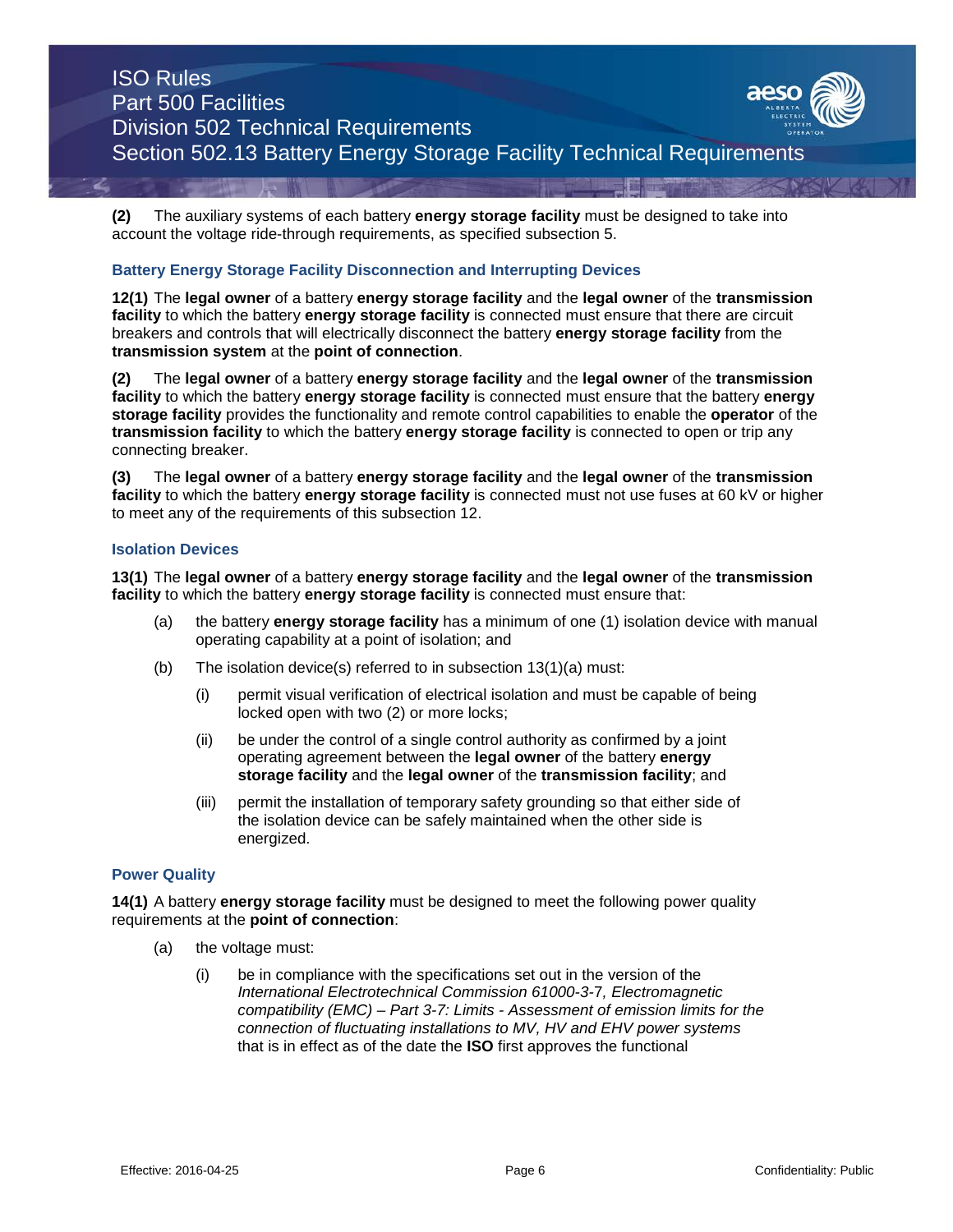

specification for the battery **energy storage facility** connection project; and

(ii) be in compliance with the short and long term flicker limits as set out in the following Table 1:

**Table 1 Short and Long Term Flicker Limits**

| <b>Planning Levels</b> |  |  |
|------------------------|--|--|
| 41 R                   |  |  |
|                        |  |  |

where:

 $P_{st}$  is the magnitude of the resulting short term flicker level for the considered aggregation of flicker sources (probabilistic value);

 $P_{\text{th}}$  is the magnitude of the resulting long term flicker level for the considered aggregation of flicker sources (probabilistic value);

and

- (iii) meet the:
	- (A) 99% probability weekly value for  $P_{st}$ ; and
	- (B) 95% probability weekly value for  $P_{\text{lt}}$

based on a measurement period of one (1) week of normal operation of the battery **energy storage facility**;

- (b) the battery **energy storage facility** must be in compliance with the specifications set out in the version of the *IEEE Standard 519, Recommended Practices and Requirements for Harmonic Control in Electrical Power Systems – Section 11* that is in effect as of the date the **ISO** first approves the functional specification for the battery **energy storage facility**  connection project; and
- (c) the battery **energy storage facility** must not introduce any resonance into the **transmission system**, including self-excitation of induction machines, transformer ferroresonance, resonant effects of capacitor additions and the capacitance of the cables of the battery **energy storage facility**.

#### **Grounding**

**15** A battery **energy storage facility** must be designed to operate within a **transmission system** that operates as an effectively grounded system.

#### **Lightning and Other Surge Protection**

**16** The lightning surge protection for the substation equipment within a battery **energy storage facility** must be designed to take into account the average lightning ground-flash density level for the site location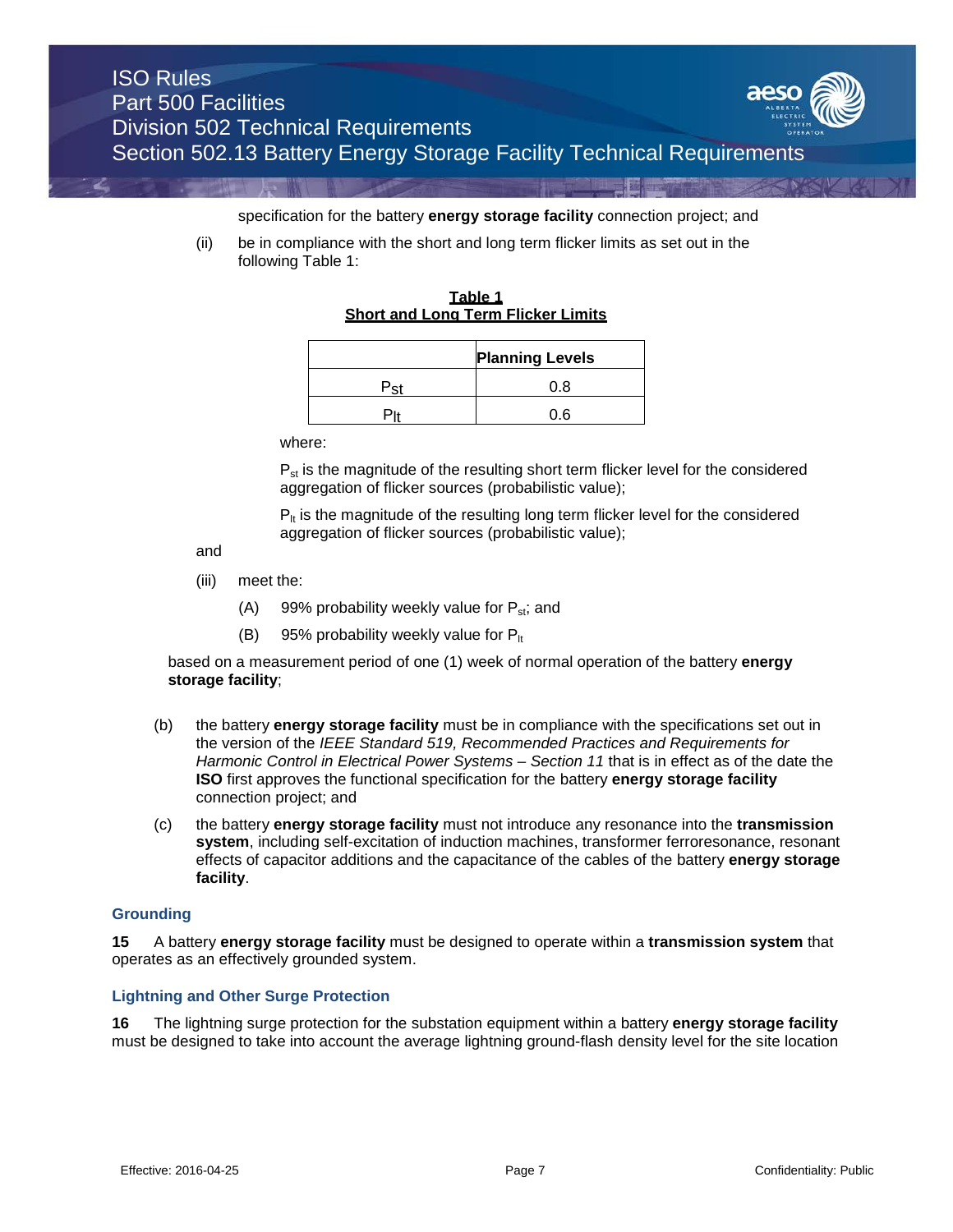of the battery **energy storage facility** and to be compatible with the connecting **transmission facility** to ensure coordination of insulation levels.

#### **Synchrophasor Measurement System**

**17(1)** A battery **energy storage facility** must be equipped with a synchrophasor measurement system.

**(2)** The synchrophasor measurement system referred to in subsection 17(1) must be designed to record at the following locations:

- (a) at the low side of the **transmission system** step-up transformer of the battery **energy storage facility** for all three (3) phase-to-ground voltages and currents; and
- (b) at the high side of the **transmission system** step-up transformer of the battery **energy storage facility** for all three (3) phase-to-ground voltages and currents.

**(3)** Where a battery **energy storage facility** has a common **point of connection** with a generating asset, the synchrophasor measurement system:

- (a) must have dedicated voltage and current channels for the feeder to the battery **energy storage facility** at the low side of the **transmission system** step-up transformer; and
- (b) may have common voltage and current channels at the high side of the **transmission system** step-up transformer.

**(4)** The **legal owner** of a battery **energy storage facility** must design a synchrophasor measurement system that is capable of downloading and retaining the recordings set out in subsection 17(2) for a period of not less than one (1) calendar year from the date of the initial recording, unless the **ISO** indicates otherwise in the functional specification for the battery **energy storage facility**.

#### **Internal Sequence of Event Monitoring**

**18(1)** A battery **energy storage facility** must have an internal sequence of event monitoring system that initiates an event record for every event that results in a trip of the battery **energy storage facility**.

**(2)** The **legal owner** of the battery **energy storage facility** must design a sequence of event monitoring system that is capable of downloading and retaining the recordings set out in subsection 18(1) for a period of not less than one (1) calendar year from the date of the initial recording.

**(3)** The sequence of event monitoring system must be synchronized to within one (1) millisecond of the Coordinated Universal Time scale.

#### **Appendices**

Appendix 1 – *Reactive Power Requirements*  Appendix 2 – *Voltage Ride-Through Requirements*  Appendix 3 – *Frequency Ranges*

#### **Revision History**

| <b>Date</b>    | -<br>Description         |
|----------------|--------------------------|
| 16-04-25<br>20 | .<br>release.<br>Initial |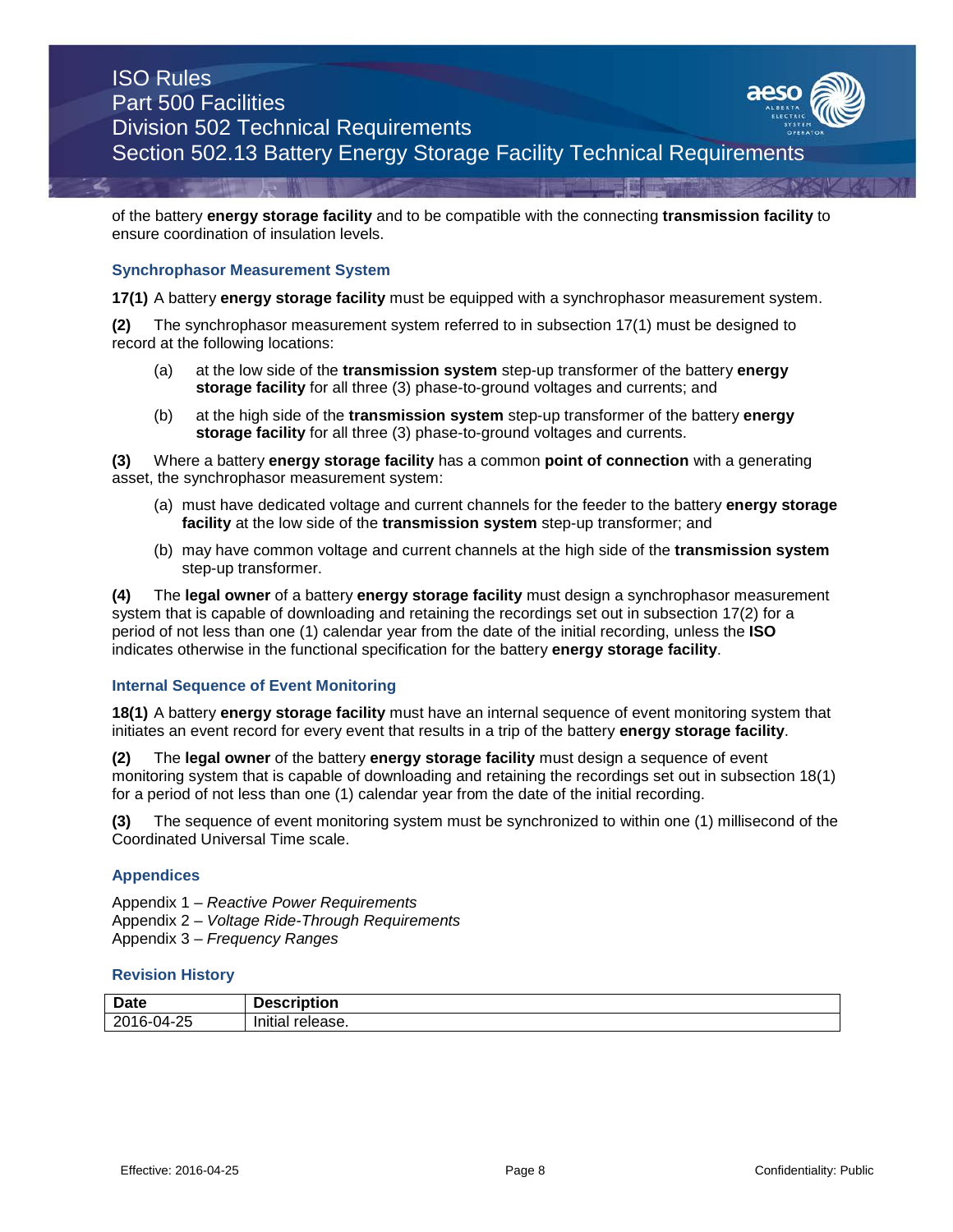**Appendix 1 Reactive Power Requirements** 

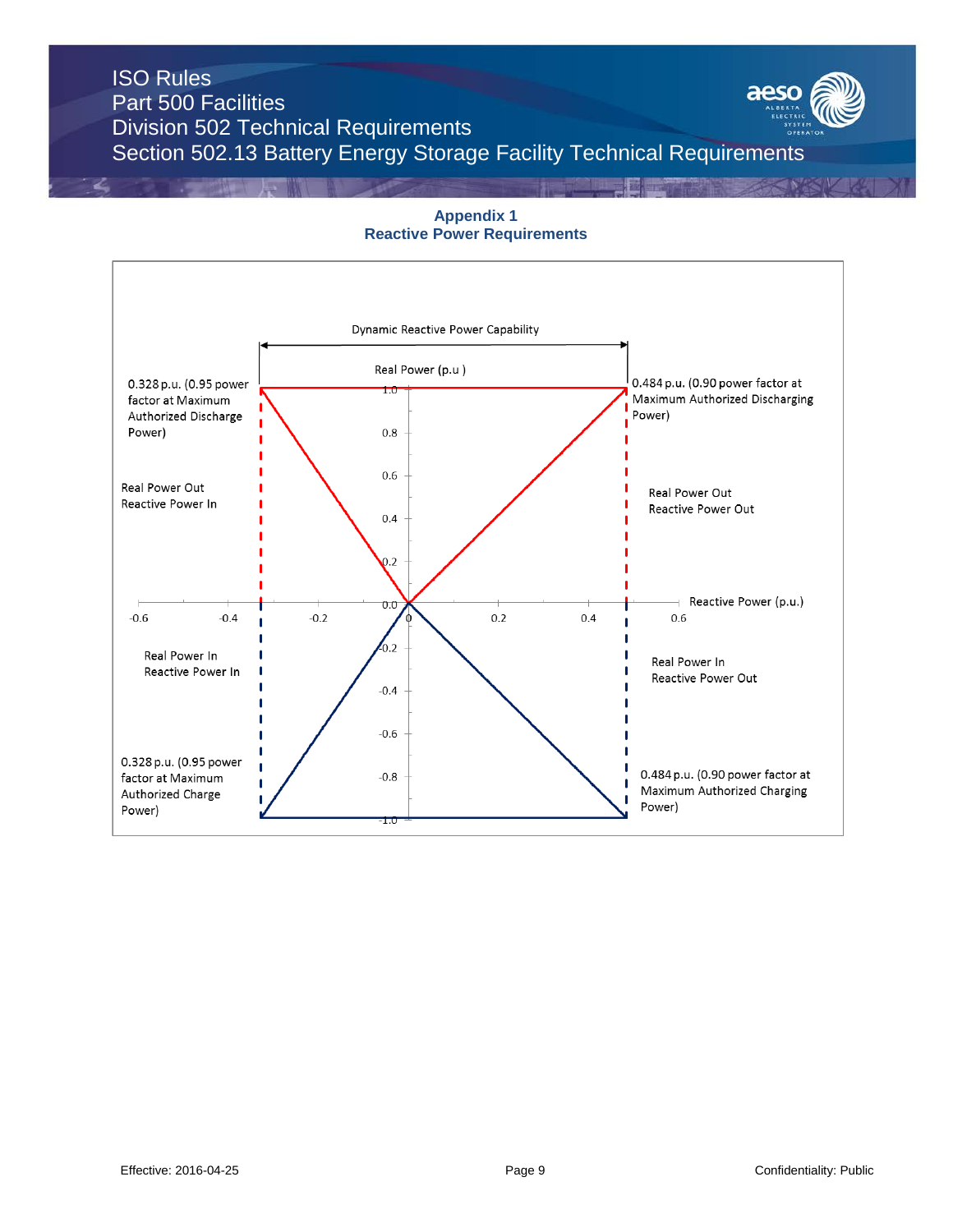

| <b>High Voltage Ride Through Duration</b> |                      | Low Voltage Ride Through Duration |                      |
|-------------------------------------------|----------------------|-----------------------------------|----------------------|
| Voltage (per unit)                        | Time                 | Voltage (per unit)                | <b>Time</b>          |
| $\geq 1.200$                              | Instantaneous trip   | < 0.45                            | 4 to 9 cycles        |
| $\geq 1.175$                              | 0.20 seconds         | < 0.65                            | 0.30 seconds         |
| $\geq 1.15$                               | 0.50 seconds         | < 0.75                            | 2.00 seconds         |
| $\geq 1.10$                               | 1.00 seconds         | < 0.90                            | 3.00 seconds         |
| < 1.10                                    | Continuous operation | $\geq 0.90$                       | Continuous operation |

# 1.30  $1.20$  $1.10$  $1.00$ Battery storage facility may not trip in this zone energy Voltage at the high voltage side of the transmission system step-up transformer (Per Unit of Rated)<br>  $\frac{6}{5}$  o  $\frac{6}{5}$  o  $\frac{6}{5}$  o  $\frac{6}{5}$  o  $\frac{6}{5}$  o  $\frac{6}{5}$  o  $\frac{6}{5}$  o  $\frac{6}{5}$  $\pmb{0}$  $\mathbf 2$ 3  $\overline{\mathbf{4}}$  $-1$ 1 5 **Time (Seconds)** -Low Voltage Requirement -High Voltage Requirement

#### **Appendix 2 Voltage Ride-Through Requirements**